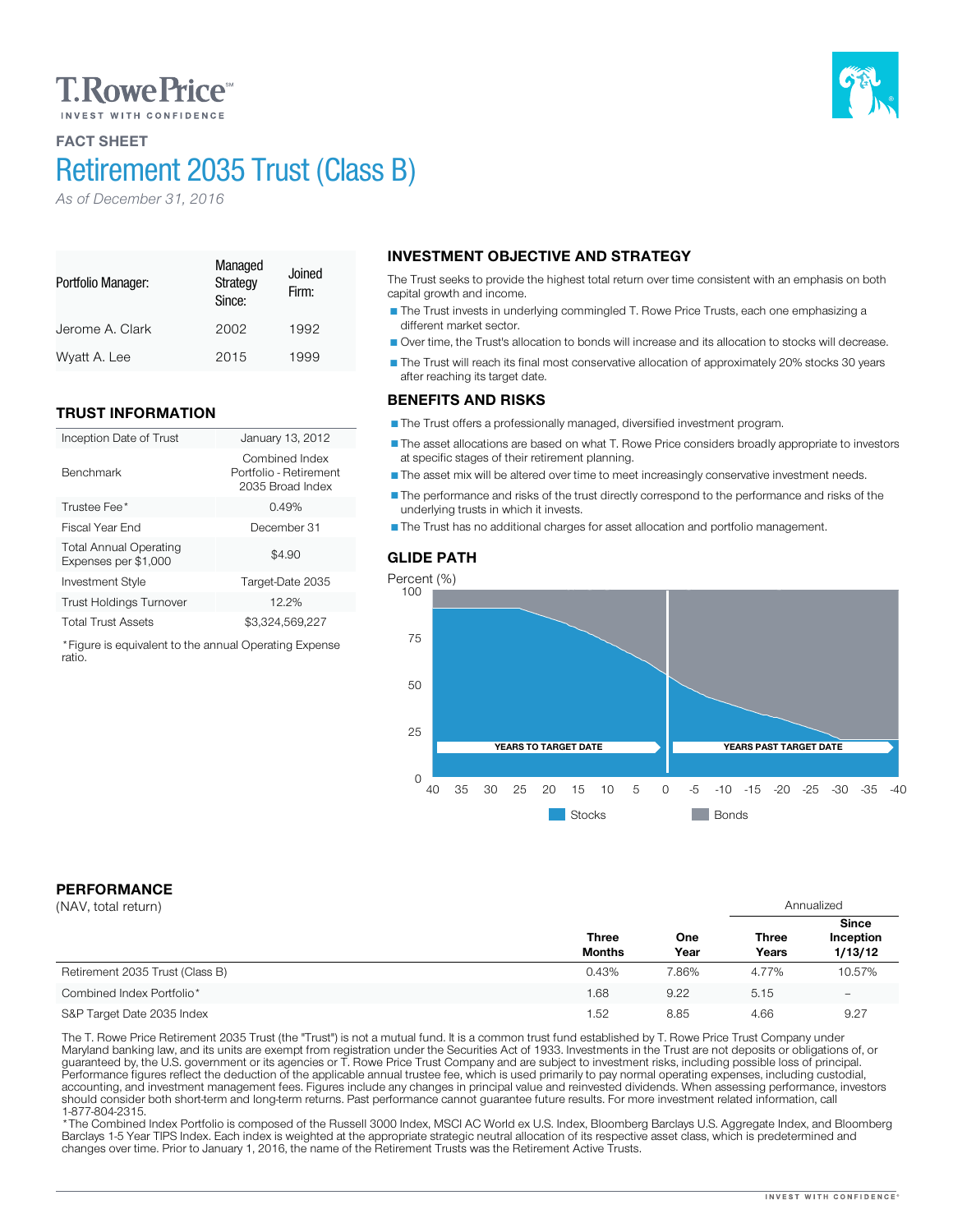### **HOLDINGS**

| <b>Equity Holdings</b>                      | % of Trust |
|---------------------------------------------|------------|
| <b>TRP Growth Stock Trust</b>               | 17.9%      |
| TRP U.S. Value Equity Trust                 | 16.5       |
| <b>TRP Equity Index Trust</b>               | 10.0       |
| TRP International Core Equity Trust         | 7.4        |
| <b>TRP International Value Equity Trust</b> | 7.1        |
| TRP International Growth Equity Trust       | 6.7        |
| TRP U.S. Mid-Cap Value Equity Trust         | 3.3        |
| <b>TRP Emerging Markets Equity Trust</b>    | 3.3        |
| TRP U.S. Mid-Cap Growth Equity Trust        | 2.9        |
| TRP U.S. Small-Cap Value Equity Trust       | 2.5        |
| TRP U.S. Small-Cap Core Equity Trust        | 2.3        |
| <b>TRP Real Assets Trust</b>                | 2.1        |
| <b>TRP New Horizons Trust</b>               | 1.7        |

| <b>Fixed Income Holdings</b>        | % of Trust |
|-------------------------------------|------------|
| <b>TRP Bond Trust I</b>             | 11.1%      |
| TRP U.S. High Yield Trust           | 1.8        |
| TRP Emerging Markets Bond Trust     | 1.8        |
| <b>TRP International Bond Trust</b> | 1 R        |

# ASSET DIVERSIFICATION



## MANAGEMENT

The Retirement Trusts are managed by Jerome Clark and Wyatt Lee. The portfolio managers are responsible for the strategic design and day-to-day<br>management of the Trusts. This includes portfolio design, positioning, perform research analysts.

### Additional Disclosures

The principal value of the Retirement Trusts is not guaranteed at any time, including at or after the target date, which is the approximate year an investor plans to retire (assumed to be age 65) and likely stop making new may not be an appropriate investment even if the investor is retiring on or near the target date. The trusts are allocated among a broad range of underlying T. Rowe<br>Price stock and bond portfolios. The allocations for the focus on supporting an income stream over a longterm postretirement withdrawal horizon. The trusts are not designed for a lump-sum redemption at the target date and do not guarantee a particular level of income. The trusts maintain a substantial allocation to equities both prior to and after the target date, which can result in greater volatility over shorter time horizons.

Source for Bloomberg Barclays index data: Bloomberg Index Services Ltd. Copyright 2017, Bloomberg Index Services Ltd. Used with permission.<br>Source for MSCI data: MSCI. MSCI makes no express or implied warranties or represe

approved, reviewed or produced by MSCI.<br>Russell Investment Group is the source and owner of the trademarks, service marks and copyrights related to the Russell Indexes. Russell® is a trademark of<br>Russell Investment Group.

Russell Investment Group. Source Group and Group", "Same Standard Group", "Standard Group", and "500" are trademarks of Standard & Poor's, and have been licensed for use by T. Rowe Price. The Trust is not sponsored, endorsed, sold or promoted by Standard & Poor's and Standard & Poor's makes no representation<br>regarding the advisability of investing in the Trust.

The information shown does not reflect any ETFs that may be held in the portfolio.<br>T. Rowe Price uses a custom structure for diversification reporting on this product.<br>Diversification exhibits may not add to 100% due to ex